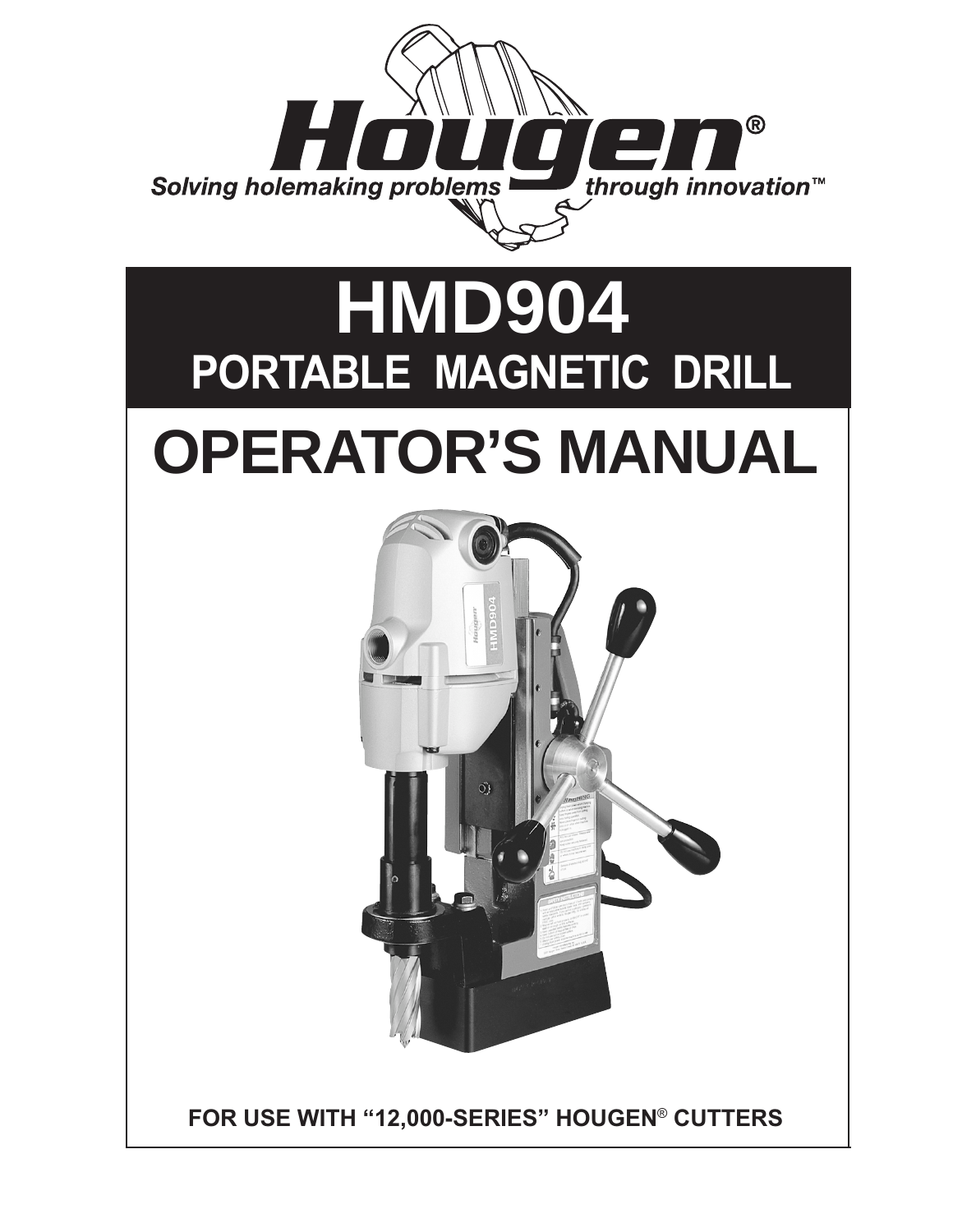# **HOUGEN®** Portable Magnetic Drill

Model HMD904

### **Welcome to Hougen**

Congratulations on your purchase of the Hougen® Portable Magnetic Drill Model HMD904. Your model is designed to produce superior holes quickly and efficiently. Through constant innovation and development, Hougen is committed to provide you with hole-producing tools and products to help you be more productive.

Before attempting to operate your new Portable Magnetic Drill, please read all instructions first. These include the Operator's Manual and Warning Label on the unit itself. With proper use, care, and maintenance, your model will provide you with years of effective hole drilling performance. Once again, thank you for selecting our product and welcome to Hougen.

Photographs and Specifications shown are accurate in detail at time of printing. Manufacture reserves the right to make improvements and modifications without prior notice.

Hougen and Hougen-Edge are proprietary trademarks of Hougen Manufacturing Inc.

### **Commercial / Industrial Limited Warranty**

 Hougen Manufacturing, Incorporated warrants its Portable Magnetic Drills and its Electro-hydraulic Hole Punchers for a period of 1 year and other products for ninety (90) days from date of purchase against defects due to faulty material or workmanship and will repair or replace (at its option) without charge any items returned. This warranty is void if the item has been damaged by accident or unreasonable use, neglect, improper service, or other causes not arising out of defects in material or workman ship. No other expressed warranty is given or authorized. Hougen Manufacturing, Inc. disclaims any implied warranty of MERCHANTABILITY or FITNESS for any period beyond the expressed warranty and shall not be liable for incidental or consequential damages. Some states do not allow exclusions of incidental or consequential damages or limitation on how long an implied warranty lasts and, if the law of such a state governs your purchase, the above exclusion and limitation may not apply to you. This warranty gives you specific legal rights and you may also have other rights which vary from state to state.

 To obtain warranty service, return the item(s), transportation prepaid, to your nearest Factory Authorized Warranty Repair Center or to Hougen Manufacturing, Inc., 3001 Hougen Drive, Swartz Creek, Michigan 48473.

Hougen Drills are warranted against manufacturing defects only. Subject to Hougen Manufacturing inspection.

 THIS WARRANTY IS IN LIEU OF ANY OTHER WARRANTY, EXPRESSED OR IMPLIED, INCLUDING ANY WARRANTY OF MERCHANTABILITY OR FITNESS FOR A PARTICULAR PURPOSE. © 2002 Hougen Manufacturing, Inc.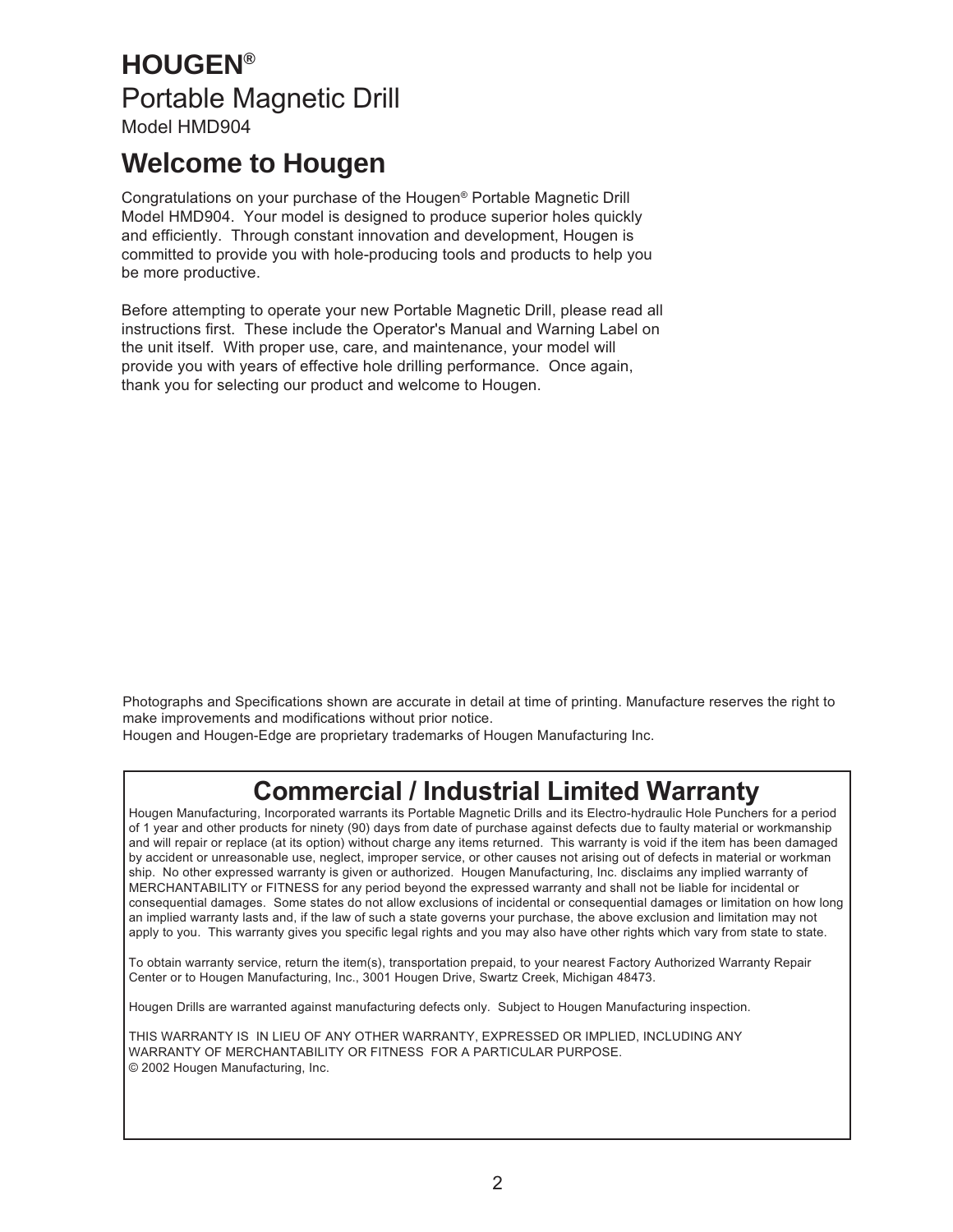# **UNPACKING YOUR NEW MAGNETIC DRILL**

- **1**. Open shipping carton and remove the literature and hardware packages.
- **2. Read and Follow All Instructions** before attempting to operate your new Magnetic Drill.
- **3.** Complete and mail the Product Registration Card now. It is important that Hougen Manufacturing, Inc. have a record of product ownership.
- **4.** Open hardware package and check contents.
- 10565 1/8" Hex wrench for Gib Adjustment
- 04558 Feed handles (3)
- 04532 Feed handle knobs (3)
- 10506 Set screw for cutter installation (2)
- 10730 Safety chain
- 02635 Hex wrench for cutter installation
- 13013 5/32" Hex wrench for safety switch adjustment
- **5.** Using the handle of Magnetic Drill, lift unit out of the shipping case.
- **6.** Remove all packing and securing material from the drill unit.
- **7.** Screw the three Knobs (04532) into the three Feed Handles (04558) and then screw Handles into the Hub Assembly (40254).
- **8.** Your Magnetic Drill was factory adjusted prior to shipping. Check to make sure that all gib adjustment screws, motor mount screws, front support bracket screws, and magnet mounting screws are snug and have not vibrated loose in transit.
- **9.** Your new Magnetic Drill comes complete with arbor mounted. The 3/4" diameter arbor bore fits all 3/4"-shank "12,000-Series" Hougen Cutters. A 1/2"-diameter bore Arbor Adapter (10851), for mounting 1/2"-shank "12,000-Series" Hougen Cutters, is optional.

**Reread Safety Warnings listed in the Operator's Manual and on the drill unit to avoid injury. Follow operating procedures.**

### **IMPORTANT SAFETY INSTRUCTIONS**

**WARNING:** When using electric tools, basic safety precautions should always be followed to reduce the risk of fire, electric shock, and personal injury, including the following:

#### **1. Read All Instructions**

#### **2. Grounding Instructions**

This tool should be grounded while in use to protect the operator from electric shock. The tool is equipped with a 3-conductor cord and a 3-prong grounding type lug to fit the proper grounding type receptacle. The green (or green and yellow) conductor in the cord is the grounding wire. Never connect the green (or green and yellow) wire to a live terminal. If your unit is for use on 230V, it has a plug that looks like that shown in sketch (A). If it is for use on 115V, it has a plug that looks like that shown in sketch (D). An adapter, see sketches (B) and (C), is available for connecting 115V type plugs to 2-prong receptacles. The green-colored rigid ear, lug, or the like, extending from the adapter must be connected to a permanent ground, such as a properly grounded outlet box. (See Table 2, Page 5)

#### **3. Extension Cords**

Use only 3-wire extension cords that have 3-prong grounding type plugs and 3-pole receptacles that accept the tool's plug. Replace or repair damaged cords. Make sure the conductor size is large enough to prevent

excessive voltage drop which will cause loss of power and possible motor damage. (See Table 1)

#### **4. Consider Work Area Environment**

Do not expose tool to rain. Do not use tool in damp or wet locations. Keep work area well lit. Do not use tool in presence of flammable liquids or gases.

#### **5. Guard Against Electric Shock**

Prevent body contact with grounded surfaces. For example: pipes, radiators, ranges, refrigerator enclosures. **6. Safety Chains**

For Operator safety -Always use the provided safety chain everytime you use the unit. Failure to use the safety chain can result in serious personal injury plus possible damage to your machine.

#### **7. Keep Children Away**

Do not let visitors contact tool. All visitors should be kept away from work area.

#### **8. Store Idle Tools**

When not in use, tools should be stored in a dry, land high or locked-up place — out of reach of children.

#### **9. Use Right Tool**

Do not force small tool or attachment to do the job of a heavy duty tool. Do not use tool for purpose not intended — for example — do not use a circular saw for cutting tree limbs or logs.

#### **10. Secure Work**

Use clamps or a vise to hold work. It is safer than using your hand and it frees both hands to operate tool.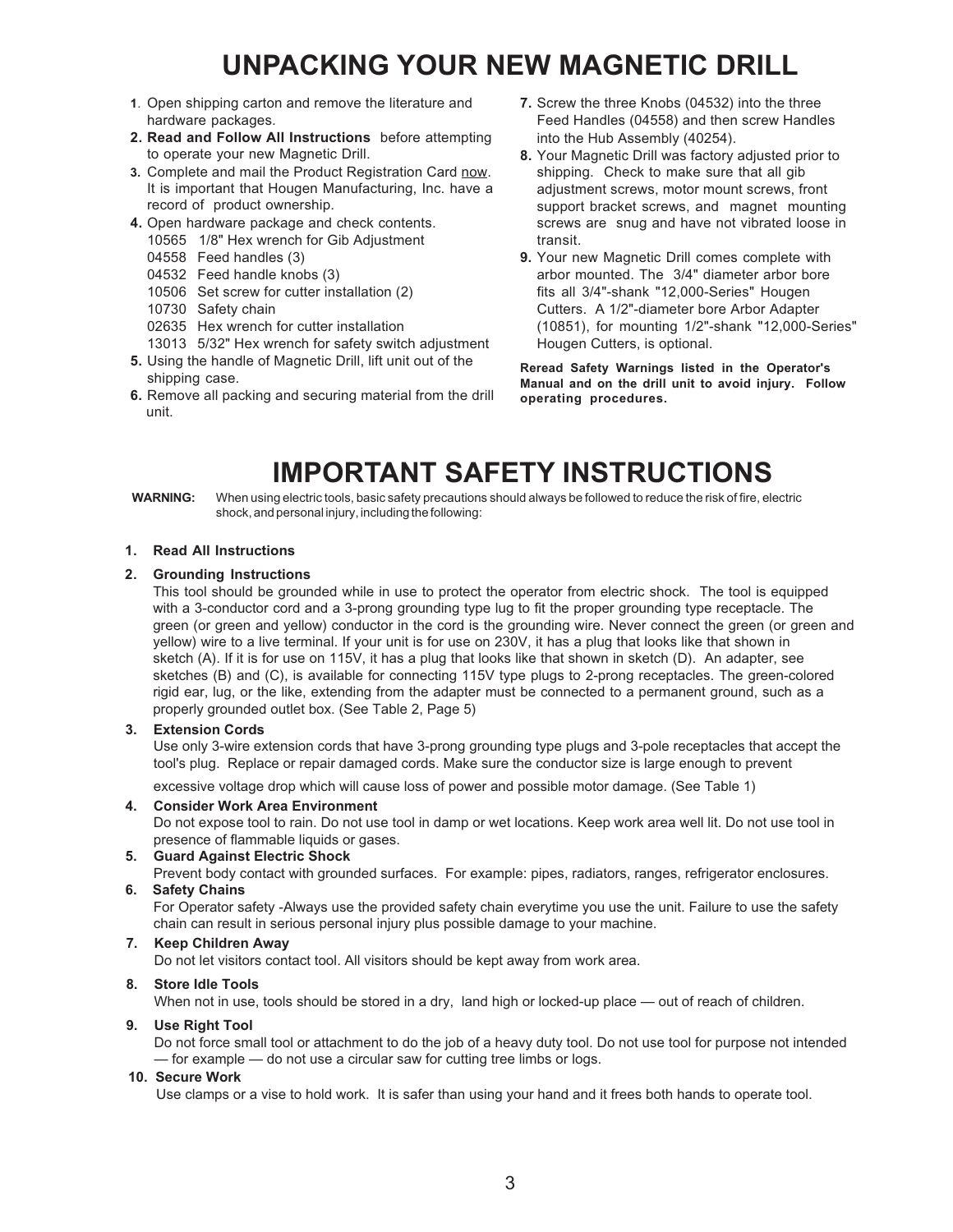# **IMPORTANT SAFETY INSTRUCTIONS (CONT)**

#### **11. Always Wear Safety Glasses or Goggles**

#### **12. Dress Properly**

 Do not wear loose clothing or jewelry. They might entangle with spinning chips or get caught in moving parts. Rubber gloves and non-skid footwear are recommended when working outdoors. Wear sturdy leather gloves when working indoors. Wear protective hair covering to contain long hair.

#### **13. Do Not Abuse Cord**

 Never carry drill unit by its cord or yank it to disconnect from receptacle. Keep cord away from heat, oil, and sharp edges.

#### **14. Do Not Overreach**

Keep proper footing and balance at all time.

#### **15. Maintain Tools With Care**

Keep tools sharp and clean for better and safer performance. Do not use dull or broken Hougen Cutters. Follow instructions for lubricating and changing accessories. Inspect tool cords periodically and, if damaged, have repaired by authorized service facility. Inspect extension cords periodically and, if damaged, have repaired by authorized service facility. Keep handles dry, clean, and free from oil and grease. Keep handles dry, clean, and free from oil and grease.

#### **16. Disconnect Tools**

When not in use, before servicing, and when changing Hougen Cutters or accessories.

#### **17. Remove Adjusting Keys and Wrenches**

Form a habit of checking to see that keys and wrenches are removed from tool before turning it on.

#### **18. Check Damaged Parts**

Before further use of the drill, a part that is damaged should be carefully checked to determine that it will operate properly and perform its intended function. Check for alignment of moving parts, binding of moving parts, breakage of parts, mounting, and any other conditions that may affect its operation. A part that is damaged should be properly repaired or replaced by an authorized service center unless otherwise indicated elsewhere in this operator manual. Do not operate tool if switch does not turn it on and off.

#### **19. Stay Alert**

Watch what you are doing. Use common sense. Do not operate tool when you are tired. Have defective switches replaced by authorized service center.

#### **20. Outdoor Use Extension Cords**

When tool is used outdoors, use only extension cords intended for use outdoors and so marked. Refer to **Table 1** for recommended extension cord gauge.

#### **21. Additional Safety Precautions**

Arbor and cutter should never be used as a hand hold. Keep hands and clothing away from all moving parts. Do not use Hougen Cutters where ejected slug might cause injury (slug ejected at end of cut). Be sure that all safety devices are properly adjusted and in use. Also, adhere to all operating instructions. Do not drill through any surface that may contain live electrical wiring. Drilling into a live wire could cause exposed metal parts of the drill to be made live. Remove chips wrapped around Hougen Cutter and arbor after each hole. With motor off and power disconnected, grasp chips with leather gloved hand or pliers and pull while rotating counter-clockwise. Should the cutter become jammed in the work, stop the unit

#### **22. Non-Conforming Cutting Tools**

Your Magnetic Drill is designed to use Hougen Cutters. The use of drilling tools having different shank styles is not recommended as they may not tighten securely in the drill arbor with risk of accident or injury.

#### **23. Operating Near Welding Equipment**

When operating your Magnetic Drill near an arc welder, it is important that they are connected to the same Earth Ground. If they are not, severe damage to the unit, particularly the power cord, could occur. This could also result in personal injury to the operator.

#### **24. Safe Electrical Connection**

Wet electrical connections are shock hazards. To prevent the cutting fluid from traveling along the cord and contacting the plug or power outlet, tie a drip loop as shown. Also elevate extension cords or gang box connections.

#### **25. Save These Instructions**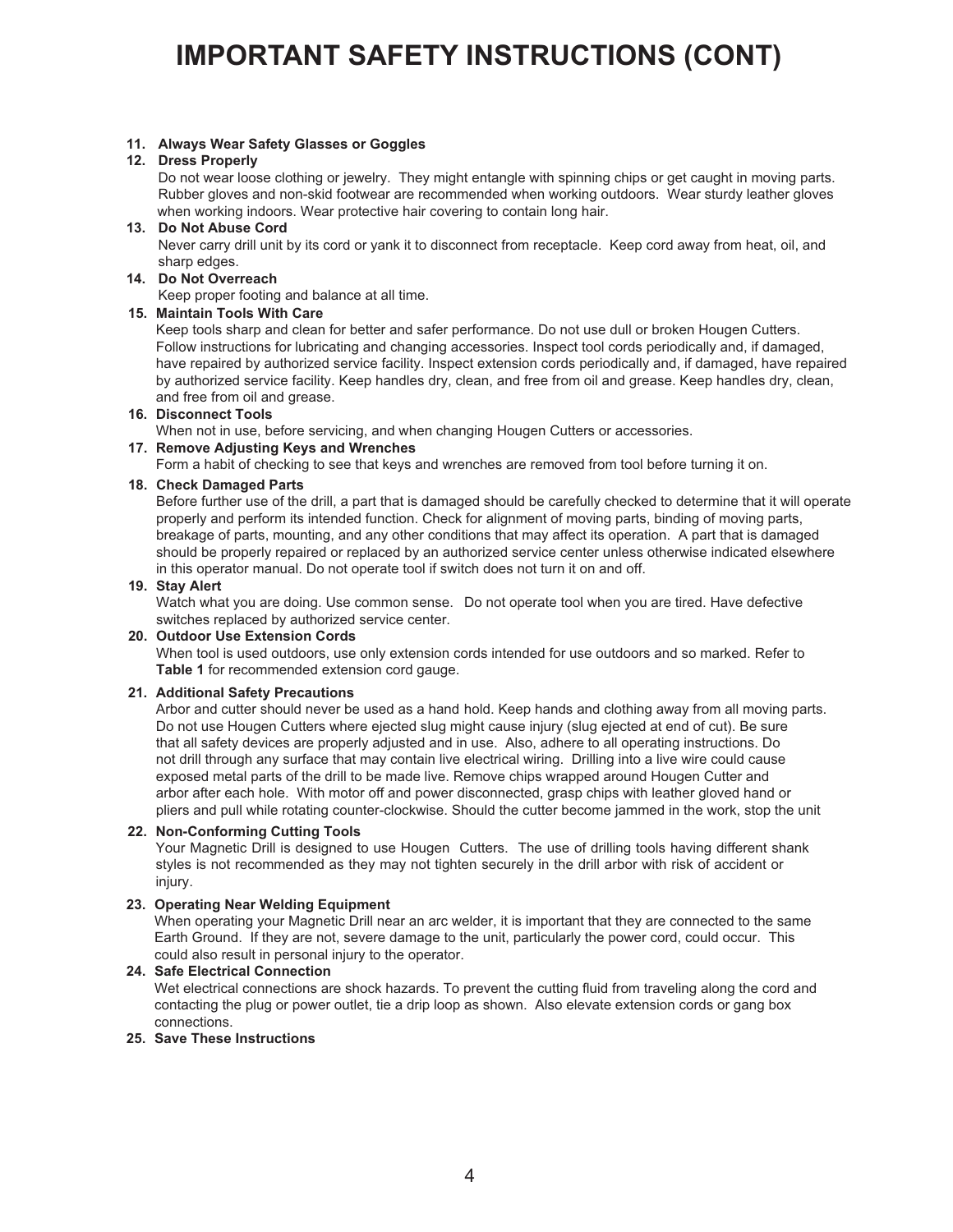# **TABLE 1**

| Length of Cord,<br><b>Feet</b> | <b>Recommended</b><br><b>Wire Gauge</b> | <b>Recommended</b><br><b>Wire Gauge</b> |  |
|--------------------------------|-----------------------------------------|-----------------------------------------|--|
|                                | 115V Motor<br>10-12 Amps                | 230V Motor<br>4-6 Amps                  |  |
| Up to $25$                     | 16                                      | 18                                      |  |
| 26-50                          | 14                                      | 18                                      |  |
| 51-100                         | 10                                      | 16                                      |  |
| 101-200                        | 8                                       | 14                                      |  |
| 201-300                        | 6                                       | 12                                      |  |
| 301-500                        | 4                                       | 10                                      |  |

**TABLE 2**

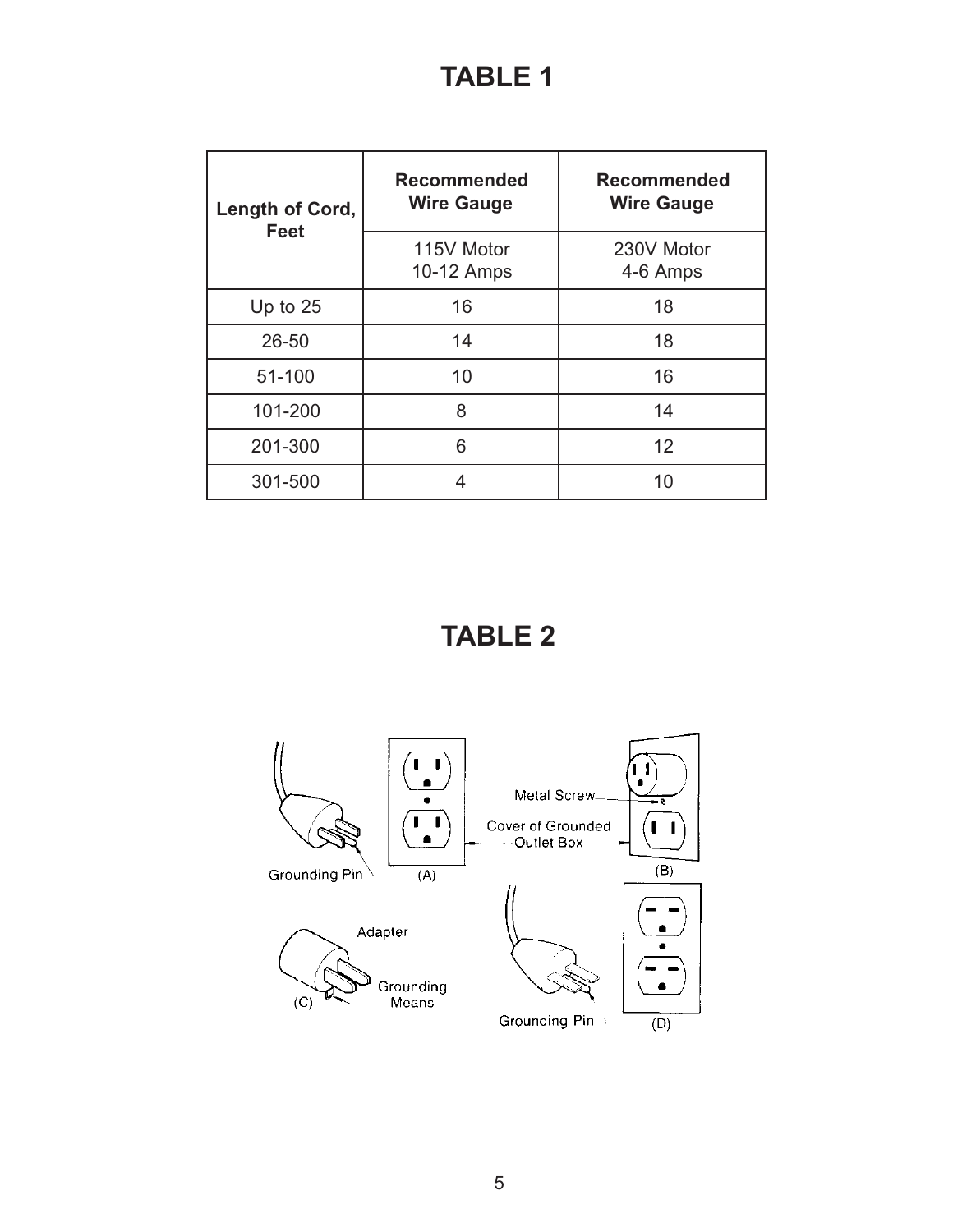## **CHECK OUT OPERATION OF CONTROLS BEFORE INSTALLING HOUGEN CUTTER**



FIGURE 2

**IMPORTANT: Before turning on the machine, it is important that the operator understands the interrelated functions of the SAFETY SWITCH, GLIDE POST, MAGNET SWITCHES, AND MOTOR SWITCHES.**

**SAFETY SWITCH** — Located in base of drill. Enables motor operation only when magnet is properly seated on a clean and flat work surface. Turns motor off if drill unit

**MAGNET ON SWITCH** — Energizes the magnetic base and activates the safety switch. Motor can now be started by pushing the motor START switch.

**MAGNET OFF SWITCH** — De-energizes the magnetic base and deactivates motor START switch. (Note: Magnet OFF switch will not function while motor is on.)

**MOTOR START SWITCH** — Starts the motor (will not function unless the magnetic base is energized and the safety switch is activated).

**MOTOR STOP SWITCH** — Deactivates motor. Magnetic base remains energized and safety switch activated.

**GLIDE POST** — Lifts magnet and breaks residual magnetic energy after magnet is turned off. It also acts as a glide point when drill is being moved from one position to another on the work surface, thus minimizing wear on magnet. It also CONTROL PANEL SWITCH PLATE permits easier repositioning and protects the safety switch.

- 1. Place Magnetic Drill on clean, flat steel plate that is at least 3/8" thick.
- 2. Plug unit into proper AC power source. **DO NOT use with DC Power**
- 3. Locate the Magnet **ON** and **OFF**switches and the motor **STOP** and **START** switches (Fig. 2).
- 4. **NOTE: A loss of power will de-energize the magnetic base and deactivate the motor. When power is restored, the magnet will re-energize, however, the motor START switch must be depressed before the motor will start.**

### **OPERATING INSTRUCTIONS**

Always remember that the magnet's holding power is directly related to the workpiece thickness and surface condition. (Rating of 1650 pounds pull is based on test using a 1" thick ground surface.) Since magnetic attraction diminishes with thinner material or rough surfaces, mechanical clamping of drill unit to the workpiece should be used when cutting thin material (3/8" or less) or material with uneven surfaces.

- 1. Make sure workpiece and bottom of magnet are free of chips, oil, etc.
- 2. Position drill by sliding it and gently feeding Arbor so that pilot point is touching center of hole to be drilled.
- 3. Secure unit to workpiece with safety chain.
- 4. Turn magnet ON by pressing the magnet ON button.
- 5. Turn Feed Handle, raising the cutter until the pilot is above the work surface.
- 6. Make certain that cutter is clear of workpiece and turn motor ON by pressing the motor START button.
- 7. Feed Hougen Cutter slowly into workpiece. Only after cutting path is established to a depth of about 1/16" can full force be applied to feed handles.
- 8. Ease up on feed pressure as cutter starts breaking through.
- 9. At conclusion of cut, turn motor OFF by pressing motor STOP button. Turn Feed Handles to raise Arbor thereby ejecting the slug if it hasn't already fallen free.
- 10. Turn magnet OFF by pressing the magnet OFF button. As the magnet de-energizes, the rear of the magnet should lift up off the work surface.
- 11. **Disconnect from power source.**
- 12. If necessary, remove chips from cutter and magnet, preferably wearing leather work gloves and/or with pliers. Disconnect safety chain and you are ready to move unit to new drilling position.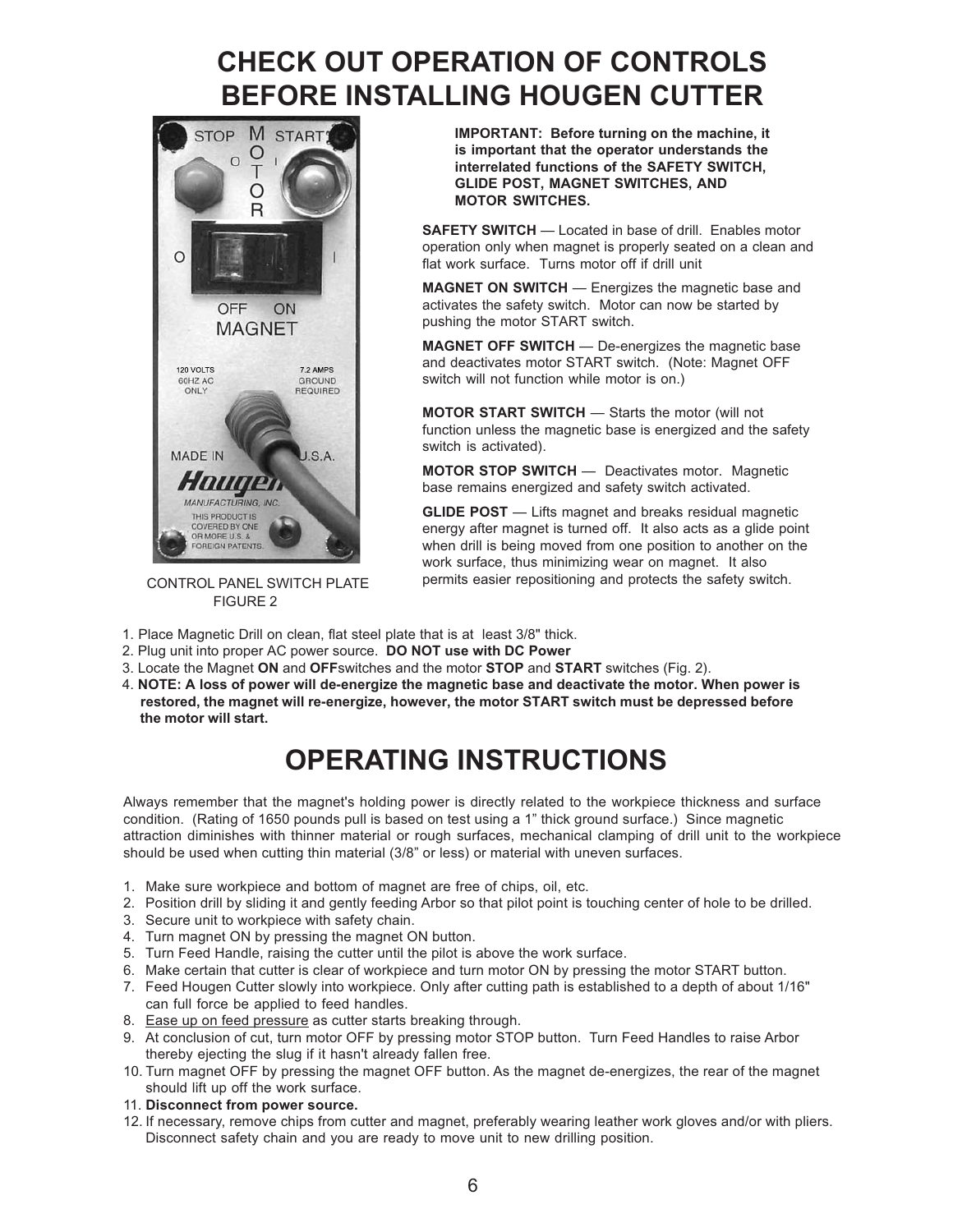# **INSTALLING HOUGEN CUTTER IN ARBOR**

- 1. Disconnect from power source.
- 2. Lay drill on its side with feed handles up or be sure Arbor clears table if unit is in normal operating position.
- 3. Turn Feed Handles until cutter mounting set screws are exposed and completely remove the set screw.
- 4. Insert proper pilot in shank end of Hougen Cutter.
- 5. Insert Hougen Cutter until flat on cutter shank is aligned with set screw holes and is exactly perpendicular to axis of set screw holes. If 1/2" diameter shank cutter is used, slip (10851) Arbor Adapter over the cutter shank with adapter hole positioned exactly over flat on cutter shank prior to inserting into Arbor bore.
- 6. Insert set screws and tighten. When mounting 1/2" diameter shank cutter with adapter, use longer set screw. (ordered seperately) Check to be certain that cutter is secure.

# **OPERATION OF CUTTING FLUID RESERVOIR**

- 1. With Magnetic Drill in operating position, turn the feedhandles so that cutter and pilot are above the work surface.
- 2. With magnet turned ON and motor OFF, fill reservoir by introducing cutting fluid through slots in Arbor. **Cutting fluid should not leak out.**
- 3. Test metering capabilities of Arbor/Cutter/Pilot assembly (magnet ON-motor OFF) by feeding the Arbor gently toward work surface until pilot is pushed up into Cutter, thus allowing fluid to filter down onto work surface through groove in pilot.
- 4. For proper lubrication, all cutting fluid in reservoir should empty onto work surface in no less than 15 seconds and no longer than 30 seconds

# **ADJUSTMENT OF GIBS**

- 1. Loosen all Gib Screws (40237).
- 2. Feed the drill in and out a few times and then, with top of motor slide flush with top of housing, tighten the Gib Screws until you feel them touch the Steel Gib (02431).
- 3. Feed the drill in and out again.
- 4. Adjust Gib Screws so that there is uniform pressure from top to bottom. (Top of motor slide flush with top of housing.)
- 5. Turn each Gib Screw in about 1/8 to 1/4 turn, depending upon your preference.
- 6. Gibs should be tight enough so that slide moves up and down smoothly with no wobble or shaking. (Looseness will cause cutter breakage.) **NOTE: Gibs should be lubricated regularly.**

# **ARBOR ADJUSTMENT**

#### **Adjust Gibs before adjusting front support bracket.**

- 1. Loosen Arbor Support Bracket Bolts.
- 3. Be sure top of arbor is flush with the shoulder on motor output shaft. Also make certain arbor is securely fastened.
- 4. Turn feed handle until motor and spindle are at the bottom of their travel.
- 5. Tighten Arbor Support Bolts.
- 6. Feed slide up and down a few times, checking for free and uniform movement.

**NOTE: Check Arbor support bolts regularly to make certain they are tight. Tighten as required.**

# **SAFETY SWITCH ADJUSTMENT**

- 1. Unplug unit from power source and place it on a flat sheet of steel that is at least 3/8" thick. Only magnet portion should be on steel plate. Rear support block (Glide posts should hang over the edge of the steel plate.
- 2. Remove Access Hole Screw (10977) from the bottom of the panel assembly.
- 3. Insert 5/32" Allen Wrench into access hole and back off (counterclockwise) Microswitch Adjusting Screw (10969) about three full turns.
- 4. Turn adjusting screw in (clockwise) about 1/8 turn at a time (removing wrench, plugging motor to power source, and turning magnet and motor ON each time) until you find exactly where motor starts.

#### **CAUTION — Turn switches OFF and unplug motor from power source prior to each adjustment.**

- 5. After determining point where motor starts, turn adjustment screw clockwise one and a half turns.
- 6. Plug unit to power source. Turn Magnet and Motor switches ON. Strike side of magnet at rear with rubber hammer. Motor should shut off before the magnet moves 1/2" in any direction.

#### **NOTE: Safety Switch adjustment should be checked regularly following the procedure outlined in Step 6 above.**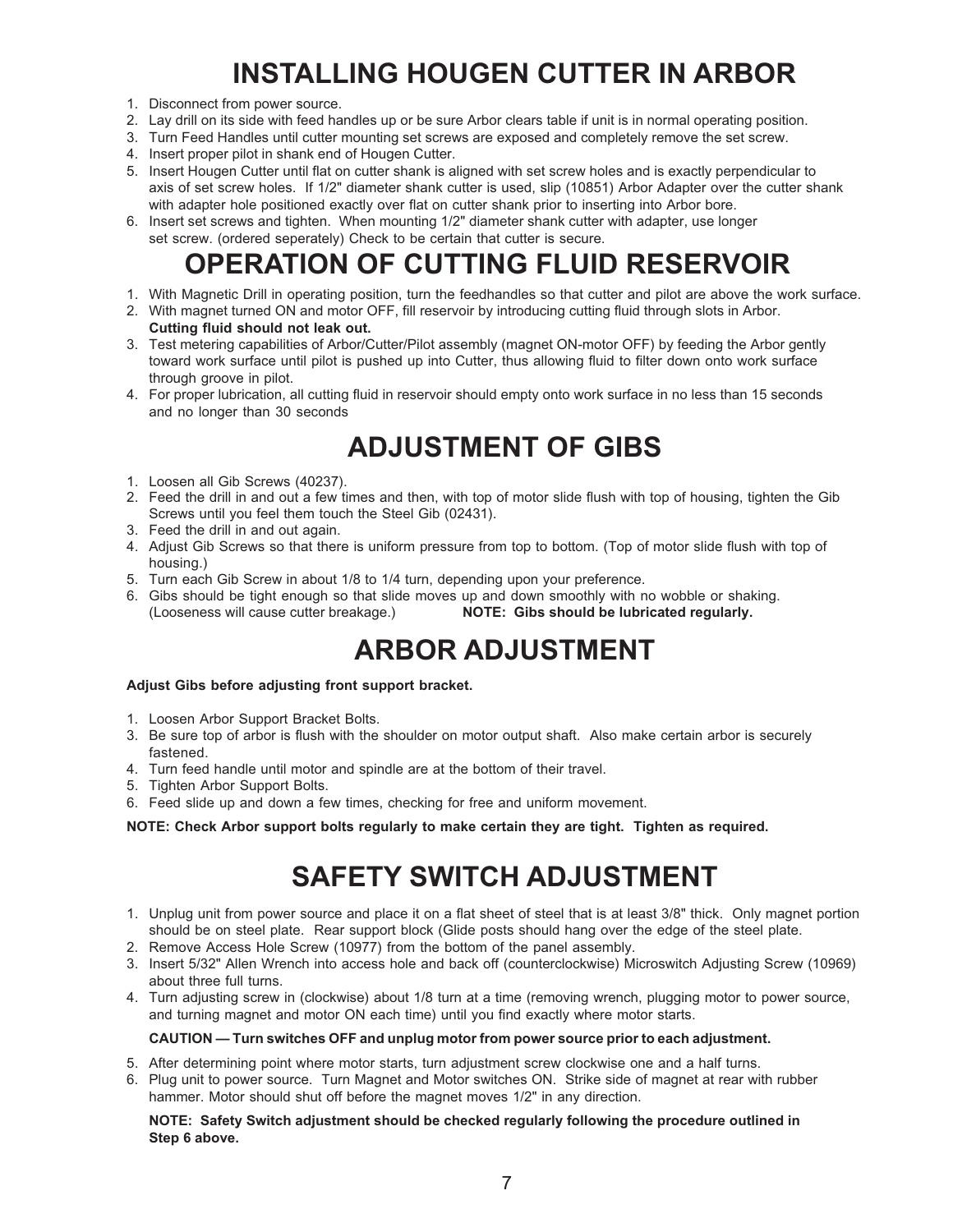

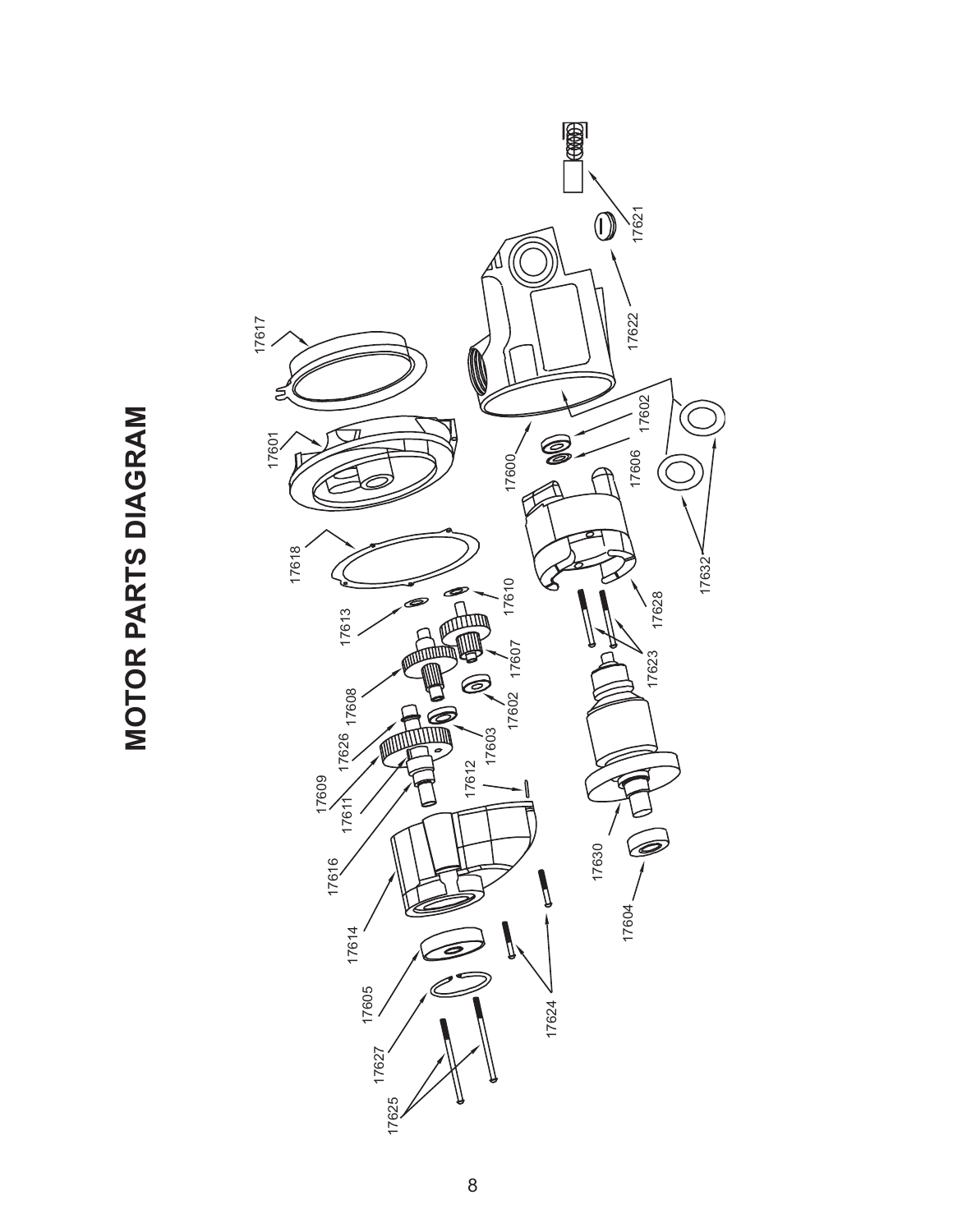

#### 11053 BOLT TORQUE SPECIFICATIONS - TIGHTEN TO 18 IN-LBS 75289 BOLT TORQUE SPECIFICATIONS - TIGHTEN TO 25 IN-LBS **MOTOR PARTS LIST**

| <b>PART</b><br>NO. | <b>DESCRIPTION</b>          | QTY.<br>REQ'D. | <b>PART</b><br>NO. | <b>DESCRIPTION</b>    | QTY.<br>REQ'D. |
|--------------------|-----------------------------|----------------|--------------------|-----------------------|----------------|
| 04503              | MOTOR ASSY, REPLAC.         |                | 17611              | <b>KEY</b>            | $\mathbf{1}$   |
| 04527              | LABEL, MOTOR SPECS.         | $\mathbf{1}$   | 17612              | <b>DOWEL PIN</b>      | 1              |
| 04528              | LABEL, MOTOR HMD904         | $\mathbf{1}$   | 17613              | <b>FLAT WASHER</b>    | 1              |
| 02413              | <b>MOTOR CORD ASSY.</b>     | $\mathbf{1}$   | 17614              | <b>GEAR HOUSING</b>   | $\mathbf{1}$   |
| 11053              | <b>SCREW, BHS #8-32</b>     | $\mathbf{1}$   | 17616              | <b>SPINDLE</b>        | 1              |
| 10538              | WASHER #8 EXT.              | $\mathbf{1}$   | 17617              | <b>FAN GUIDE</b>      | 1              |
| 04502              | <b>BRUSH COVER</b>          | $\mathbf{1}$   | 17618              | <b>GASKET</b>         | 1              |
| 75289              | PAN HEAD SCREW              | 2              | 17630              | <b>ARMATURE</b>       | 1              |
| 17600              | <b>FIELD CASE</b>           | $\mathbf{1}$   | 17628              | <b>FIELD</b>          | 1              |
| 17601              | <b>GEAR HOUSING COVER</b>   | $\mathbf{1}$   | 17621              | <b>CARBON BRUSH</b>   | $\overline{2}$ |
| 17602              | <b>BALL BEARING</b>         | 2              | 17622              | <b>BRUSH CAP</b>      | $\overline{2}$ |
| 17603              | <b>BALL BEARING</b>         | $\mathbf{1}$   | 17623              | PAN HEAD SCR.-FIELD   | 2              |
| 17604              | <b>BALL BEARING</b>         | $\mathbf{1}$   | 17624              | PAN HEAD SCR.-SHORT   | 2              |
| 17605              | <b>BALL BEARING</b>         | $\mathbf{1}$   | 17625              | PAN HEAD SCR.-LONG    | $\overline{2}$ |
| 17606              | <b>DUST SEAL</b>            | $\mathbf{1}$   | 17626              | <b>RETAINING RING</b> | $\mathbf{1}$   |
| 17607              | <b>1ST. INTER GEAR ASSY</b> | $\mathbf{1}$   | 17627              | <b>RETAINING RING</b> | 1              |
| 17608              | 2ND. INTER GEAR ASSY        | $\mathbf{1}$   | 17632              | <b>PAPER WASHER</b>   | $\overline{2}$ |
| 17609              | <b>SPUR GEAR</b>            | $\mathbf{1}$   |                    |                       |                |
| 17610              | <b>FLAT WASHER</b>          | 1              |                    |                       |                |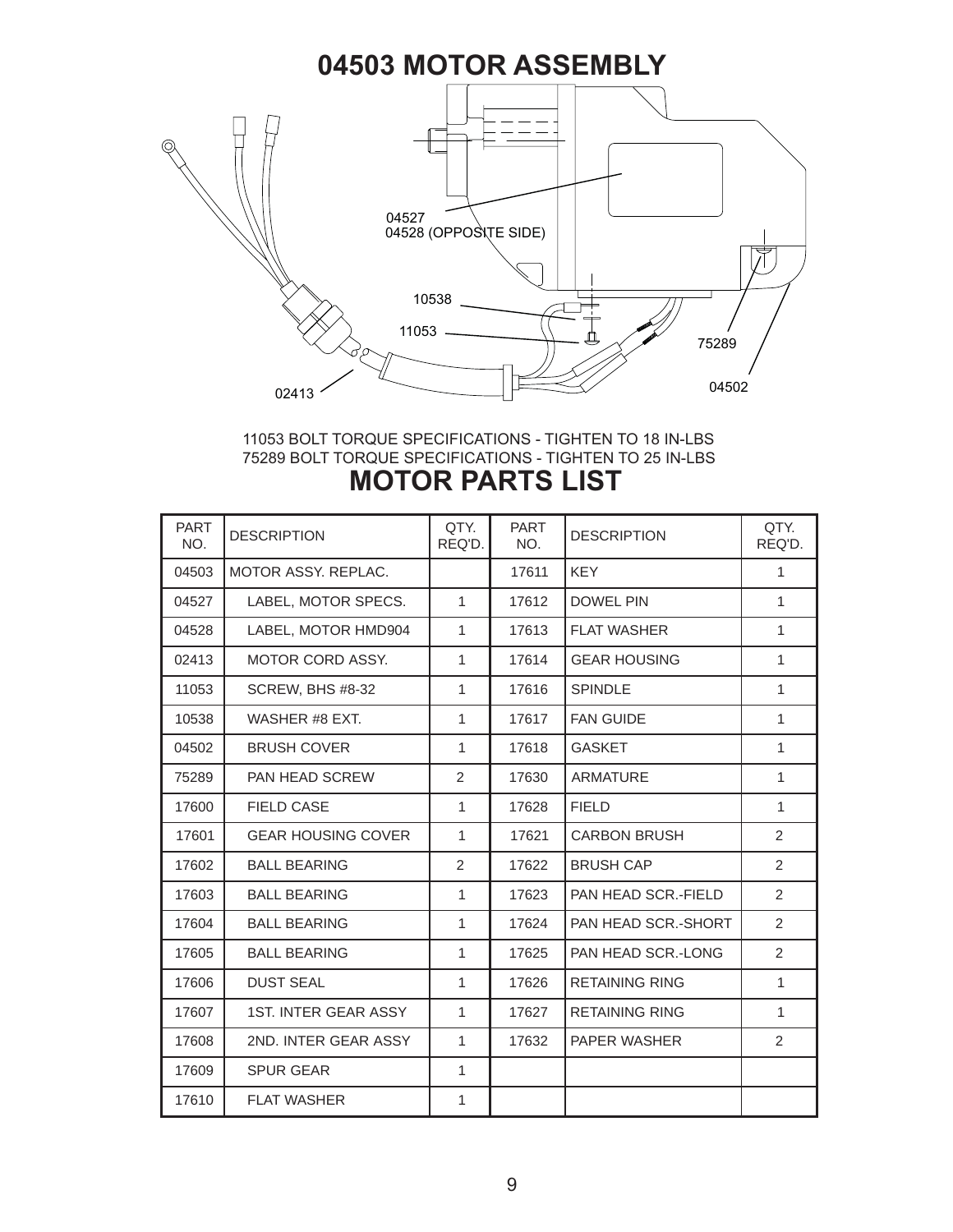### **CONTROL PANEL HOOK UP DIAGRAM**



- 1 Power Cord White
- 2 Safety Switch White
- 3 Safety Switch Black
- 4 Motor Cord White
- 5 Power Cord Black<br>6 Motor Cord Black
- Motor Cord Black
- 7 Magnet Wires Yellow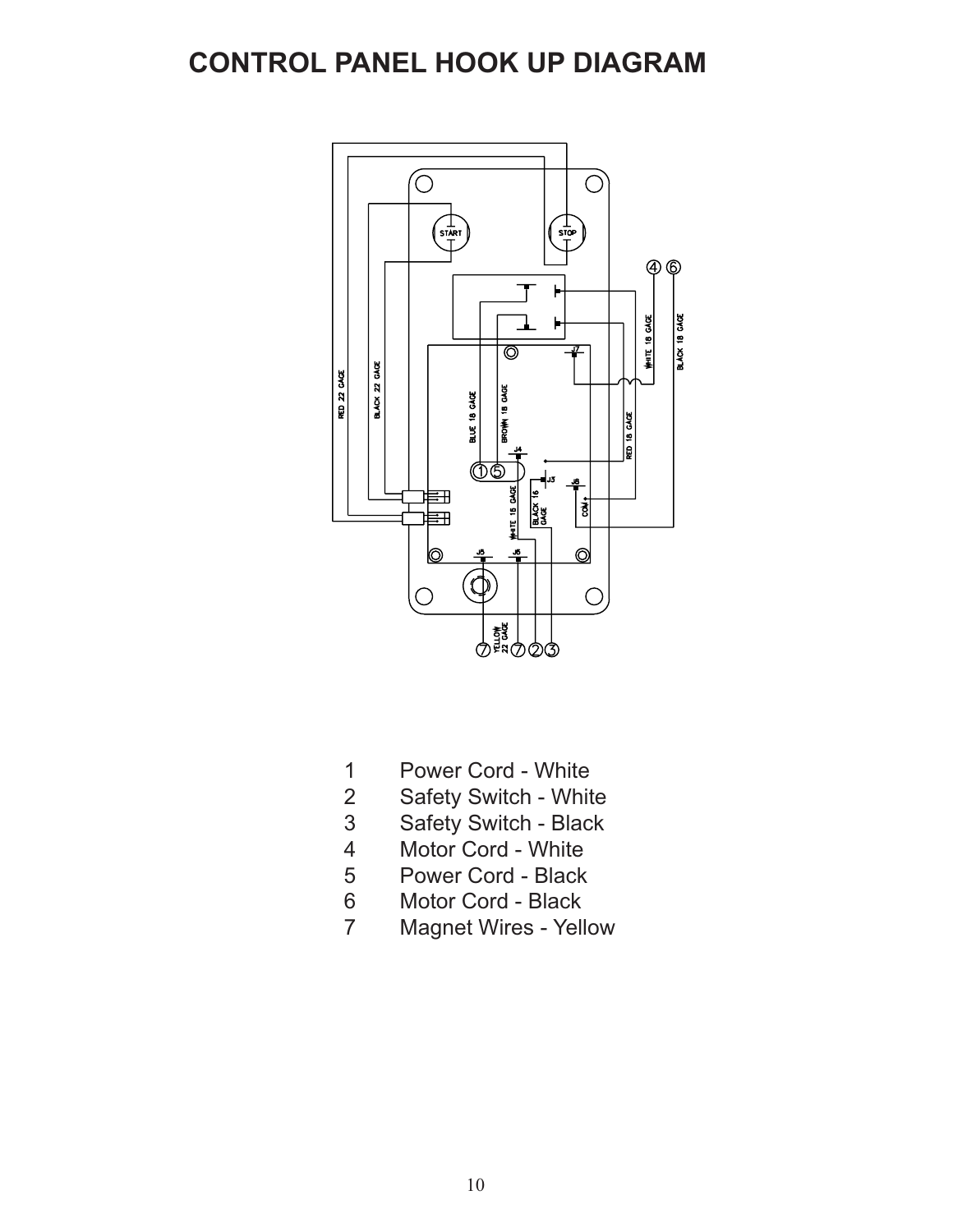### **CONTROL PANEL PARTS LIST**



| <b>PART#</b> | <b>DESCRIPTION</b>       | QTY. |
|--------------|--------------------------|------|
| 02568        | <b>FACEPLATE</b>         | 1    |
| 02412        | POWER CORD ASSY.         | 1    |
| 02409        | <b>SEAL SWITCH GREEN</b> | 1    |
| 01226        | <b>PUSHBUTTON GUARD</b>  | 1    |
| 02402        | ROCKER SWITCH            | 1    |
| 01228        | <b>SEAL SWITCH RED</b>   | 1    |
| 01335        | SWITCH ASSY, OFF/STOP    | 1    |
| 01334        | SWITCH ASSY. ON/START    | 1    |
| 02541        | CIRCUIT BOARD ASSY.      | 1    |
| 02548        | <b>SPACER</b>            | 3    |
| 02547        | <b>SCREW #4-40</b>       | 3    |
| 10977        | <b>SCREW, BH 1/4-20</b>  | 1    |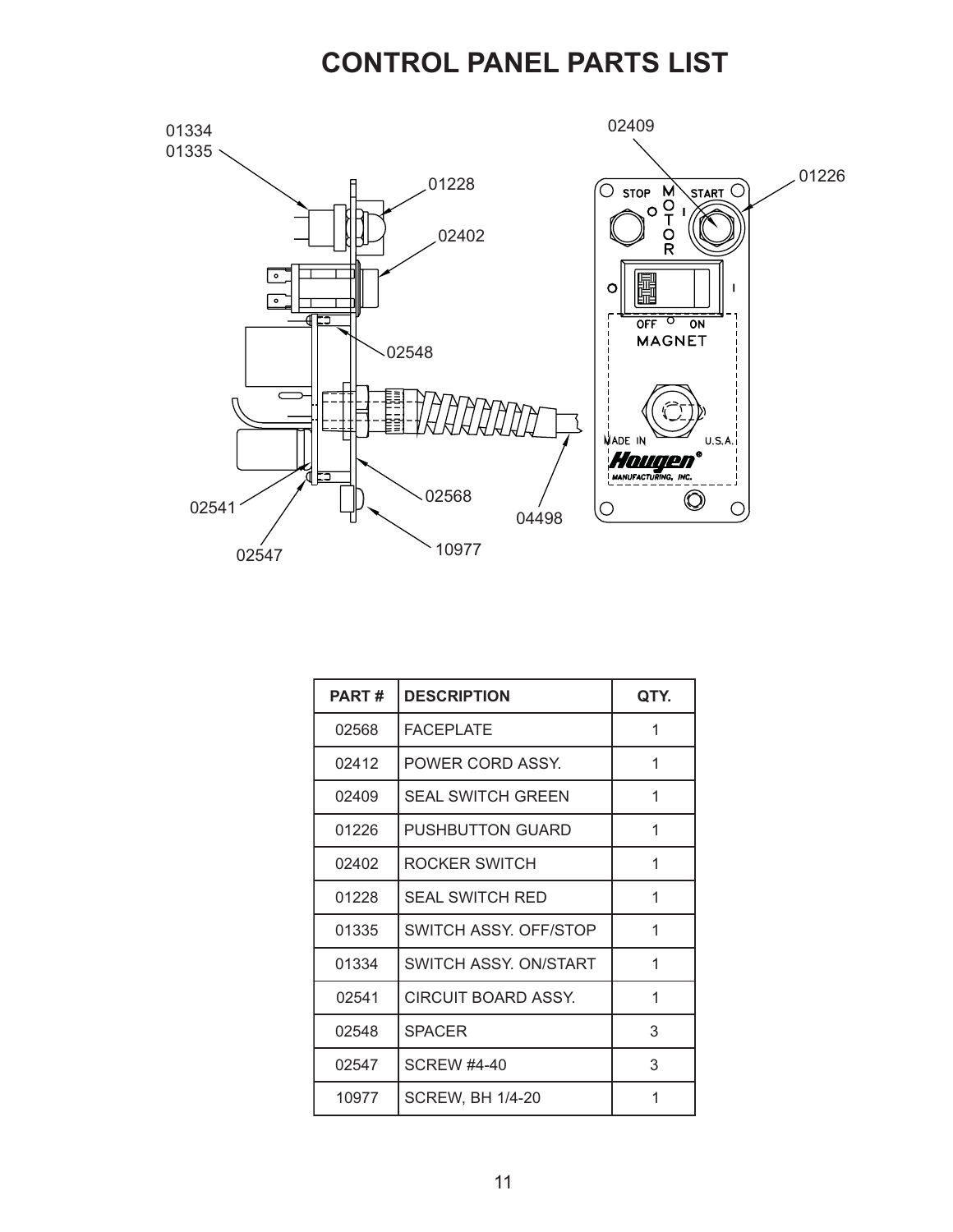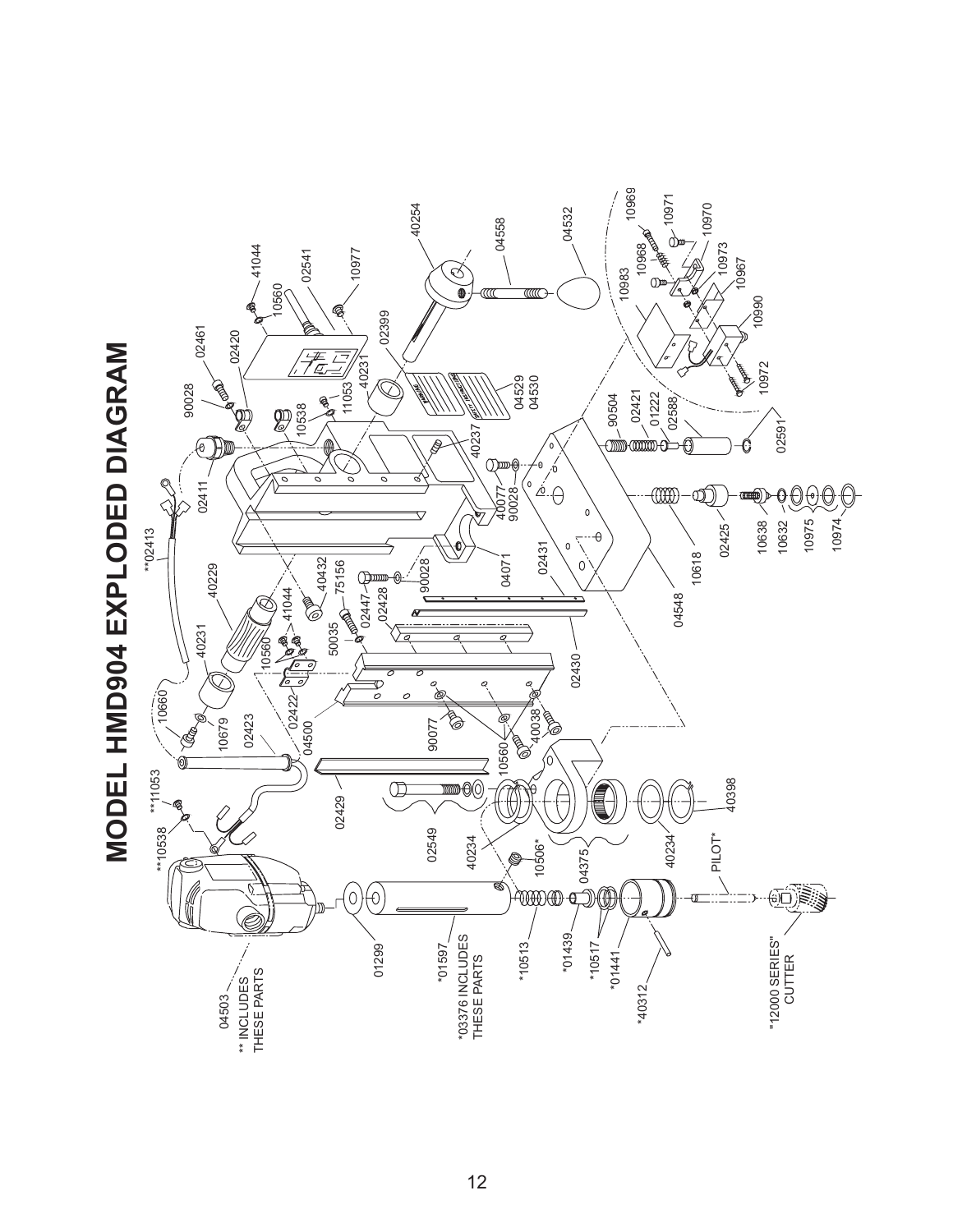### **HMD904 PARTS LIST W / ASSEMBLIES**

| <b>PART</b><br>NO. | <b>DESCRIPTION</b>             | QTY.<br>REQ'D. | <b>PART</b><br>NO. | <b>DESCRIPTION</b>             | QTY.<br>REQ'D. |
|--------------------|--------------------------------|----------------|--------------------|--------------------------------|----------------|
| 01299              | <b>WASHER, THRUST</b>          | $\mathbf{1}$   | 11053              | SCREW, BHC #8-32               | 1              |
| 02411              | STRAIN RELIEF - MTR. CORD      | 1              | 40038              | SCREW, SHC #10-32              | $\overline{2}$ |
| 02413              | MOTOR CORD ASSEMBLY            | $\mathbf{1}$   | 40077              | SCREW, SHC 1/4-20              | 1              |
| 02420              | <b>MOTOR CORD CLAMP</b>        | $\overline{2}$ | 40214              | SCREW, SHC #6-32               | $\mathbf{1}$   |
| 02421              | <b>GLIDE POST SPRING</b>       | $\overline{2}$ | 40234              | <b>THRUST WASHER</b>           | $\overline{2}$ |
| 02422              | <b>MOTOR CORD BRACKET</b>      | 1              | 40254              | <b>HUB ASSEMBLY</b>            | 1              |
| 02423              | MOTOR CORD FLEX PROTE.         | $\mathbf{1}$   | 40398              | <b>RETAINING RING</b>          | $\mathbf{1}$   |
| 02425              | <b>PLUNGER BODY</b>            | 1              | 40432              | SCREW, SHC 1/4-28              | 1              |
| 02428              | <b>RACK GEAR</b>               | 1              | 41044              | SCREW, BHC #10-32              | 6              |
| 02429              | <b>BRASS GIB - RIGHT</b>       | 1              | 50035              | LOCKWASHER 1/4 EXT             | $\overline{4}$ |
| 02430              | <b>BRASS GIB - LEFT</b>        | 1              | 90028              | LOCKWASHER 1/4 HELI            | 5              |
| 02431              | <b>STEEL GIB</b>               | 1              |                    | 90052  LOCKWASHER #6 EXT.      | 1              |
| 02447              | BOLT-HEX HEAD 1/4-28           | $\overline{2}$ | 90077              | SCREW BHC #10-32 X 1/2         | 1              |
| 02461              | 1/4-20 X 3/8 BHC SCREW         | $\overline{2}$ |                    |                                |                |
| 02541              | CONROL PANEL ASSY.             | 1              |                    | <b>ASSEMBLIES</b>              |                |
| 02591              | <b>RETAINING RING</b>          | $\overline{2}$ | 04541              | <b>HOUSING ASSEMBLY</b>        |                |
| 03376              | <b>ARBOR ASSY</b>              | $\mathbf{1}$   | 40231              | <b>BRONZE BUSHING</b>          | $\overline{2}$ |
| 04375              | <b>FRONT SUPP. BRKT. ASSY.</b> | 1              | 40229              | <b>FEED GEAR</b>               | $\mathbf{1}$   |
| 04497              | <b>CONTROL PANEL 115V</b>      | $\mathbf{1}$   | 04529              | LABEL, SAFETY                  | 1              |
| 04500              | SLIDE, MOTOR MOUNT             | 1              | 04530              | LABEL, WARNING                 | $\overline{2}$ |
| 04532              | <b>FEED HANDLE KNOB</b>        | 3              | 04553              | LABEL, WARNING CHAIN           | $\mathbf{1}$   |
| 04548              | MAGNET - 115V                  | 1              | 40237              | <b>GIB SCREWS</b>              | 5              |
| 04558              | <b>FEED HANDLE</b>             | 3              | 03376              | <b>ARBOR ASSEMBLY</b>          |                |
|                    | 10538   LOCK WASHER            | 1              | 01597              | ARBOR BODY                     | $\mathbf{1}$   |
|                    | 10560   LOCKWASHER #10 EXT.    | 11             | 01439              | <b>SEAT-SPRING</b>             | $\mathbf{1}$   |
| 10618              | <b>S/S COMP. SPRING</b>        | 1              | 10517              | <b>RETAINING RING</b>          | $\overline{2}$ |
| 10632              | <b>RETAINING RING</b>          | 1              | 10513              | <b>ARBOR SPRING</b>            | 1              |
| 10638              | <b>SAFETY SWITCH BRG. ASSY</b> | 1              | 01441              | <b>EJECTOR COLLAR</b>          | 1              |
| 10660              | SCREW SHC 1/4-20 X 5/8         | 1              | 40312              | ROLL PIN ALTERED               | 1              |
| 10679              | 1/4" FLAT WASHER               | 1              | 10506              | SCR-SET 3/8-24 SPL             | $\overline{2}$ |
| 10968              | <b>S/S ADJUST SPRING</b>       | 1              | 02592              | <b>GLIDE POST ASSEMBLY (2)</b> |                |
| 10969              | S/S ADJUST SCREW               | $\mathbf{1}$   | 02588              | <b>BODY GLIDE POST</b>         | $\overline{2}$ |
| 10970              | S/S ADJUST BRKT.               | 1              | 01222              | NOSE-PLUNGER                   | $\overline{2}$ |
| 10971              | SCREW SHC 1/4-20               | $\overline{2}$ | 02421              | <b>SPRING</b>                  | $\overline{2}$ |
| 10972              | SCREW BHC #6-32                | $\overline{2}$ | 90504              | SCR-SOC SET 7/16-20            | $\overline{2}$ |
| 10973              | NUT WITH NYLON                 | $\overline{2}$ | 02549              | <b>BOLT KIT ASSEMBLY</b>       |                |
| 10974              | <b>RETAINING RING</b>          | 1              | 02460              | BOLT HEX 3/8-24 X 2 3/4        | 2              |
| 10975              | S/S SEAL ASSEMBLY              | 1              | 40391              | LOCK WASHER 3/8 HELI           | $\overline{2}$ |
| 10977              | <b>SCREW, BHC 1/4-20</b>       | 1              | 40392              | <b>WASHER FLAT 3/8</b>         | $\overline{2}$ |
| 10983              | S/S SHIELD                     | 1              | 02407              | <b>CONTROL PANEL ASSY</b>      |                |
| 10990              | SAFETY SWITCH ASSY.            | $\mathbf{1}$   | 04503              | <b>MOTOR ASSY. REPLAC.</b>     |                |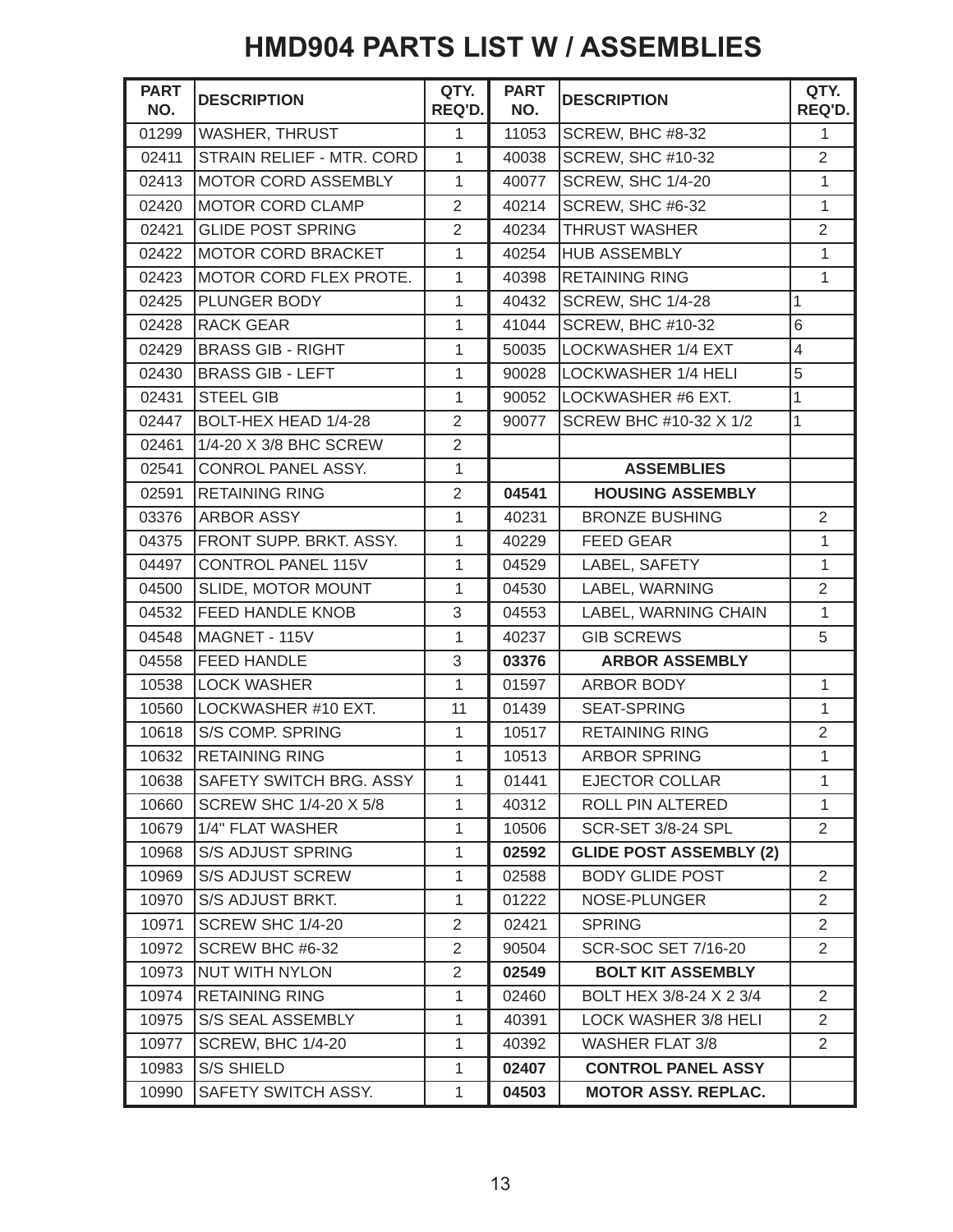# **MAINTENANCE**

In order to minimize wear on moving parts and to insure smoother operation and longer life for your magnetic drill, the following maintenace should be done periodically, based on use

- 1. Regularly tighten all fasteners and replace all worn parts.
- 2. Check motor brushes and replace if worn. (Break in period 30 minutes at no load speed)
- 3. Check power cord and cord from panel to motor and, if cracked or frayed, return to an authorized repair center for replacement.
- 4. Apply grease to the slide dovetails, brass gibs, and the feed gear rack. For best results use Shell Cyprina-RA or equivalent.
- 5. Remove arbor and pack the bearing in the front support bracket with grease. Use Shell Cyprina-RA or equivalent.

# **HINTS FOR SMOOTHER OPERATION**

- 1. Keep insides of Hougen Cutter clear of chips. Chips will interfere with cutting to maximum depth, may impede the free oil flow and can cause cutter breakage.
- 2. Keep work, machine, arbor and Hougen Cutter free of chips and dirt.
- 3. Tighten all bolts and fasteners regularly.
- 4. We highly recommend using a light viscosity cutting fluid (preferably Hougen Cutting Fluid)
- 5. Occasionally check metering of cutting fluid flow. Lack of cutting fluid may cause Hougen Cutter to freeze in cut, slug to stick and may result in poor cutter life.
- 6. Always start cut with light feed pressure and then increase sufficiently to achieve maximum cutting rate.
- 7. Ease off on pressure as cutter begins to break through at the end of the cut.
- 8. Keep slide dovetails, brass gibs and feed rack lubricated and free of chips and dirt.
- 9. When slug hangs up in cutter, bring cutter down on a flat surface. This will normally straighten a cocked slug, allowing it to be ejected.
- 10. When cutting large diameter or deep holes it may be necessary to stop in the middle of the cut to add cutting fluid and remove the chips from around the arbor. (When doing this do not raise the cutter out of the hole. Doing so can allow chips to get under the teeth of the cutter and make it difficult to re-start the cut.

### **REMEDIES FOR HOLEMAKING PROBLEMS**

#### 1. **Trouble: Magnetic base won't hold effectively to work**.

- a. Cause: Chips or dirt under magnet.
	- *Remedy*: Clear area of chips and dirt.
- b. Cause: Irregular surface on bottom of magnet or on workpiece.
	- *Remedy:* Lightly surface grind the bottom of the magnet flat and/or file imperfections flat on the work surface as needed.
- **2. Trouble: Cutter tends to move across surface of work.**
	- a. Cause: Magnetic base not holding effectively. *Remedy:* See causes and remedies under No. 1 above.
	- b. Cause: Too much feed pressure at start of cut. *Remedy:* Light pressure until a groove is cut.
	- The groove then serves as a stabilizer. c. Cause: Worn pilot.
	- *Remedy:* Replace pilot

#### **3. Trouble: Out of round holes.**

- a. Cause: Worn arbor support bracket bearing and or ejector collar.
	- *Remedy:* Replace: (only a few thousandths wear permissable.)
- b. Cause: Misaligned support bracket *Remedy:* Realign support bracket
- **4. Trouble: Motor and slide won't stay in set position**
	- a. Cause: Gibs too loose
- **5. Trouble: Erratic or intermittent feed.**
- a. Cause: Worn or pinion and/or rack. *Remedy:* Replace worn parts.
- **6. Trouble: Motor doesn't run when motor START button is pushed.**
	- a. Cause: Magnet is not turned on *Remedy*: Push magnet ON button.
	- b. Cause: Magnet on rough or dirty work surface and safety switch not fully depressed. *Remedy:* File work surface flat and clean all
	- chips and oil from under magnet. c. Cause: Safety switch out of adjustment
	- *Remedy:* Adjust safety switch
	- d. Cause: No power *Remedy:* Check power source and extension cords.
	- e.Cause: Worn motor brushes *Remedy:* Replace brushes
	- f. Cause: Faulty motor START switch
		- *Remedy:* Return unit to an authorized repair center to have switch replaced.

**NOTE: If you are unable to correct any malfunction after trying the above, do not attempt to operate the drill. Return the unit to the factory or authorized repair center for service.**